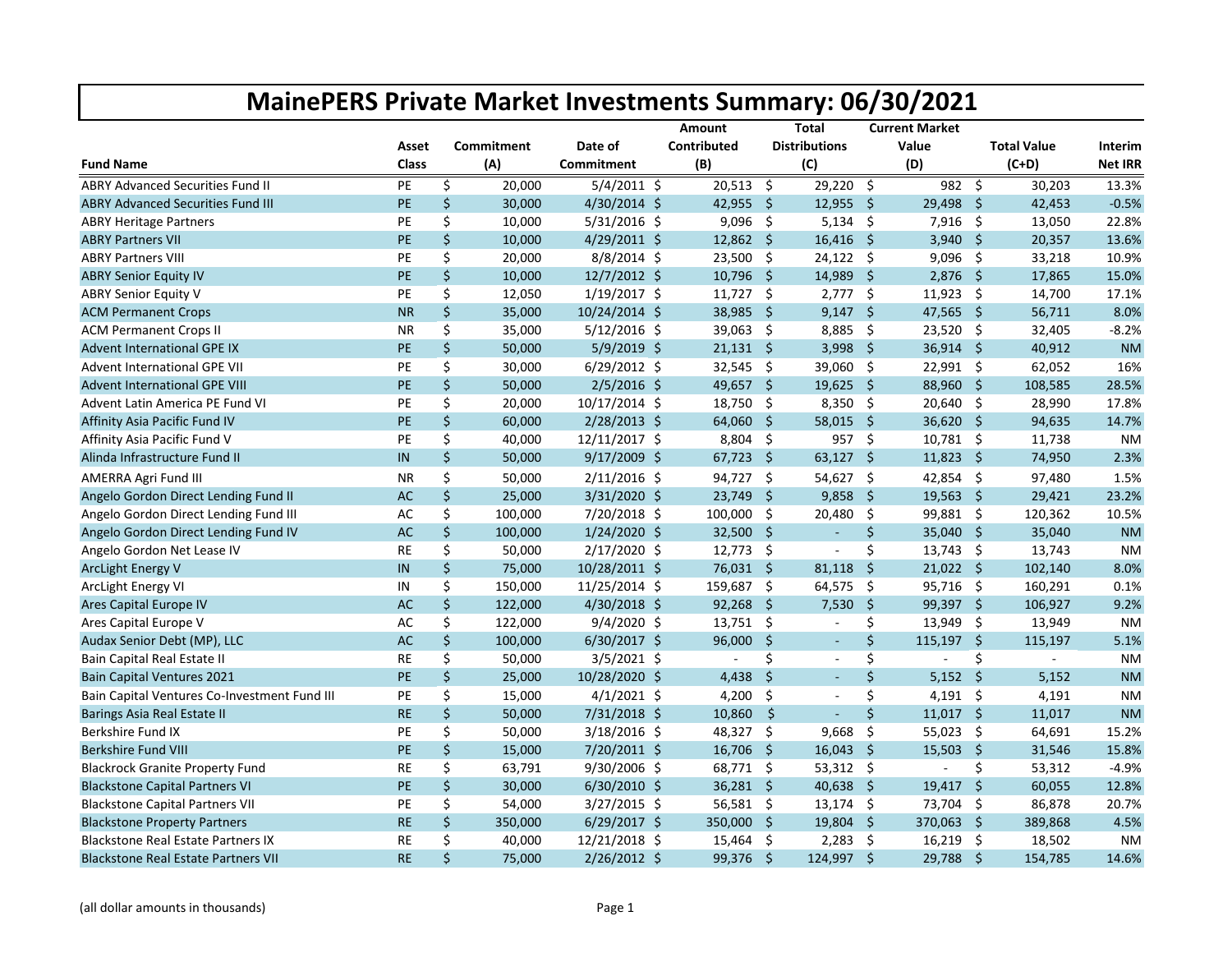|                                                |               |    |            |                | <b>Amount</b>            |                     | Total                |                     | <b>Current Market</b> |              |                    |                |
|------------------------------------------------|---------------|----|------------|----------------|--------------------------|---------------------|----------------------|---------------------|-----------------------|--------------|--------------------|----------------|
|                                                | Asset         |    | Commitment | Date of        | Contributed              |                     | <b>Distributions</b> |                     | Value                 |              | <b>Total Value</b> | Interim        |
| <b>Fund Name</b>                               | Class         |    | (A)        | Commitment     | (B)                      |                     | (C)                  |                     | (D)                   |              | $(C+D)$            | <b>Net IRR</b> |
| <b>Blackstone Real Estate Partners VIII</b>    | <b>RE</b>     | \$ | 50,000     | $3/27/2015$ \$ | 58,258                   | Ŝ.                  | 40,995               | \$                  | 39,612                | -\$          | 80,608             | 13.6%          |
| Brookfield Infrastructure Fund II              | IN            | \$ | 100,000    | $6/28/2013$ \$ | 114,388 \$               |                     | $60,418$ \$          |                     | 113,739 \$            |              | 174,157            | 9.5%           |
| Brookfield Infrastructure Fund III             | IN            | \$ | 100,000    | $4/15/2016$ \$ | 91,896 \$                |                     | 35,929 \$            |                     | 84,029 \$             |              | 119,957            | 10.9%          |
| Carlyle Asia Partners III                      | <b>PE</b>     | \$ | 15,000     | 12/31/2009 \$  | 19,799                   | -\$                 | 26,953               | Ŝ.                  | 1,967                 | $\mathsf{S}$ | 28,919             | 11.9%          |
| Carlyle Asia Partners IV                       | PE            | \$ | 60,000     | $6/3/2014$ \$  | 75,074 \$                |                     | 67,482               | - \$                | $51,197$ \$           |              | 118,679            | 14.0%          |
| Carlyle Asia Partners V                        | <b>PE</b>     | Ś. | 45,000     | 10/30/2017 \$  | $18,142 \div$            |                     | $5,144$ \$           |                     | $19,922$ \$           |              | 25,066             | <b>NM</b>      |
| Carlyle Global Infrastructure Opportunity Fund | IN            | \$ | 100,000    | $5/1/2019$ \$  | 34,477 \$                |                     | $3,826$ \$           |                     | $19,838$ \$           |              | 23,664             | <b>NM</b>      |
| Carlyle Infrastructure Partners                | IN            | \$ | 50,000     | 11/2/2007 \$   | 57,366                   | - \$                | 64,289               | $\mathsf{S}$        | 377 \$                |              | 64,666             | 2.5%           |
| Carlyle Power Partners II                      | IN            | \$ | 50,000     | 11/19/2015 \$  | $51,677$ \$              |                     | 15,092 \$            |                     | 44,083 \$             |              | 59,175             | 5.5%           |
| Centerbridge Capital Partners III              | <b>PE</b>     | \$ | 30,000     | 10/24/2014 \$  | $42,313$ \$              |                     | 28,290 \$            |                     | 34,970 \$             |              | 63,259             | 20.5%          |
| <b>Charterhouse Capital Partners IX</b>        | PE            | \$ | 4,500      | $1/6/2011$ \$  | $5,203$ \$               |                     | $6,051$ \$           |                     | $1,113$ \$            |              | 7,164              | 12.4%          |
| Charterhouse Capital Partners VIII             | PE            | \$ | 13,500     | $1/6/2011$ \$  | 11,188                   | -\$                 | 14,160               | $\ddot{\mathsf{s}}$ |                       | $-5$         | 14,160             | 8%             |
| Charterhouse Capital Partners X                | PE            | \$ | 67,000     | $5/13/2015$ \$ | 46,700 \$                |                     | 14,634               | \$                  | 64,431                | -\$          | 79,065             | 22.9%          |
| Charterhouse Capital Partners XI               | <b>PE</b>     | \$ | 45,000     | $4/23/2021$ \$ | ÷                        | \$                  | $\omega$             | $\zeta$             | ÷.                    | \$           | ÷.                 | <b>NM</b>      |
| Cube Infrastructure II                         | IN            | \$ | 90,000     | $9/11/2018$ \$ | 70,200                   | \$                  | 2,319                | \$                  | 74,779                | \$           | 77,098             | 6.0%           |
| Cube Infrastructure*                           | IN            | \$ | 45,000     | $4/16/2010$ \$ | 60,063                   | - \$                | 94,272               | - \$                | 2,665                 | \$           | 96,936             | 8.0%           |
| <b>CVC Capital Partners VI</b>                 | PE            | \$ | 67,000     | 7/12/2013 \$   | $82,174$ \$              |                     | 52,464               | -\$                 | $95,243$ \$           |              | 147,708            | 19.0%          |
| <b>CVC Capital Partners VII</b>                | PE            | \$ | 48,000     | 5/9/2017 \$    | 43,666                   | $\ddot{\mathsf{s}}$ | 13,860               | $\mathsf{S}$        | 49,157                | $\mathsf{S}$ | 63,017             | 34.2%          |
| <b>CVC Capital Partners VIII</b>               | PE            | \$ | 44,000     | $6/11/2020$ \$ | $\sim$                   | \$                  | $\omega$             | \$                  | $\blacksquare$        | \$           | $\blacksquare$     | <b>NM</b>      |
| Denham Mining Fund                             | <b>NR</b>     | \$ | 35,000     | $6/29/2018$ \$ | 17,598                   | \$                  | $\sim$               | Ś.                  | 23,855                | $\mathsf{S}$ | 23,855             | 15.5%          |
| EnCap Energy Capital Fund IX                   | PE            | \$ | 30,000     | 12/19/2012 \$  | 34,328                   | -\$                 | 26,873               | \$                  | 15,482                | - \$         | 42,355             | 7.4%           |
| <b>EnCap Energy Capital Fund X</b>             | <b>PE</b>     | \$ | 40,000     | $3/5/2015$ \$  | $40,203$ \$              |                     | 14,424               | $\ddot{\mathsf{s}}$ | 34,901 \$             |              | 49,325             | 6.9%           |
| <b>EnCap Energy Capital Fund XI</b>            | PE            | \$ | 40,000     | $5/31/2017$ \$ | $18,112$ \$              |                     | 819                  | Ŝ.                  | $14,831$ \$           |              | 15,650             | <b>NM</b>      |
| <b>EnCap Energy Capital VIII</b>               | <b>PE</b>     | \$ | 30,000     | $1/31/2011$ \$ | $34,181$ \$              |                     | 20,148               | Ŝ.                  | 9,094                 | -Ś           | 29,243             | $-4.3%$        |
| EnCap Flatrock Midstream Fund III              | PE            | \$ | 20,000     | 4/9/2014 \$    | 24,772 \$                |                     | 11,780               | \$                  | 16,968                | -\$          | 28,748             | 7.2%           |
| EnCap Flatrock Midstream Fund IV               | <b>PE</b>     | \$ | 22,000     | 11/17/2017 \$  | $10,925$ \$              |                     | $2,299$ \$           |                     | $9,948$ \$            |              | 12,247             | <b>NM</b>      |
| <b>EQT Infrastructure III</b>                  | IN            | \$ | 68,000     | 12/3/2016 \$   | 81,829 \$                |                     | $12,547$ \$          |                     | 115,538 \$            |              | 128,085            | 19.5%          |
| <b>EQT Infrastructure IV</b>                   | IN            | \$ | 100,000    | 12/17/2018 \$  | 64,824                   | \$                  | 3,327                | Ŝ.                  | 73,292                | Ŝ.           | 76,618             | 13.2%          |
| EQT Infrastructure V                           | IN            | \$ | 75,000     | 12/8/2020 \$   | $\overline{\phantom{a}}$ | \$                  | $\sim$               | \$                  | $\mathbf{r}$          | \$           | $\sim$             | <b>NM</b>      |
| <b>EQT Real Estate II</b>                      | <b>RE</b>     | \$ | 54,510     | $4/26/2019$ \$ | $13,678$ \$              |                     | 4,956                | - \$                | $9,904$ \$            |              | 14,859             | <b>NM</b>      |
| First Reserve Energy Infrastructure Fund       | IN            | \$ | 50,000     | $6/30/2010$ \$ | 59,593 \$                |                     | 48,506               | \$                  | 9,956                 | -\$          | 58,462             | $-0.5%$        |
| First Reserve Energy Infrastructure Fund II    | $\mathsf{IN}$ | \$ | 100,000    | 10/21/2013 \$  | 122,021 \$               |                     | 103,584              | $\mathsf{S}$        | $54,037$ \$           |              | 157,621            | 18.4%          |
| General Catalyst - Early Venture               | PE            | \$ | 19,565     | 3/26/2020 \$   | 14,870 \$                |                     | $\sim$               | \$                  | 26,356                | -\$          | 26,356             | <b>NM</b>      |
| General Catalyst - Endurance                   | PE            | \$ | 22,826     | 3/26/2020 \$   | 18,979 \$                |                     | $\sim$               | \$                  | $27,472$ \$           |              | 27,472             | <b>NM</b>      |
| General Catalyst - Growth Venture              | PE            | \$ | 32,609     | 3/26/2020 \$   | 27,065 \$                |                     | $\sim$               | \$                  | 48,844 \$             |              | 48,844             | <b>NM</b>      |
| <b>GIP Sonic</b>                               | IN            | \$ | 30,000     | 7/31/2020 \$   | 30,416                   | - \$                |                      | \$                  | 26,809                | \$           | 26,809             | <b>NM</b>      |
| <b>Global Infrastructure Partners</b>          | IN            | \$ | 75.000     | 3/31/2008 \$   | 101,173                  | Ŝ.                  | 205.062              | Ŝ.                  | 750                   | Ŝ.           | 205,812            | 17.3%          |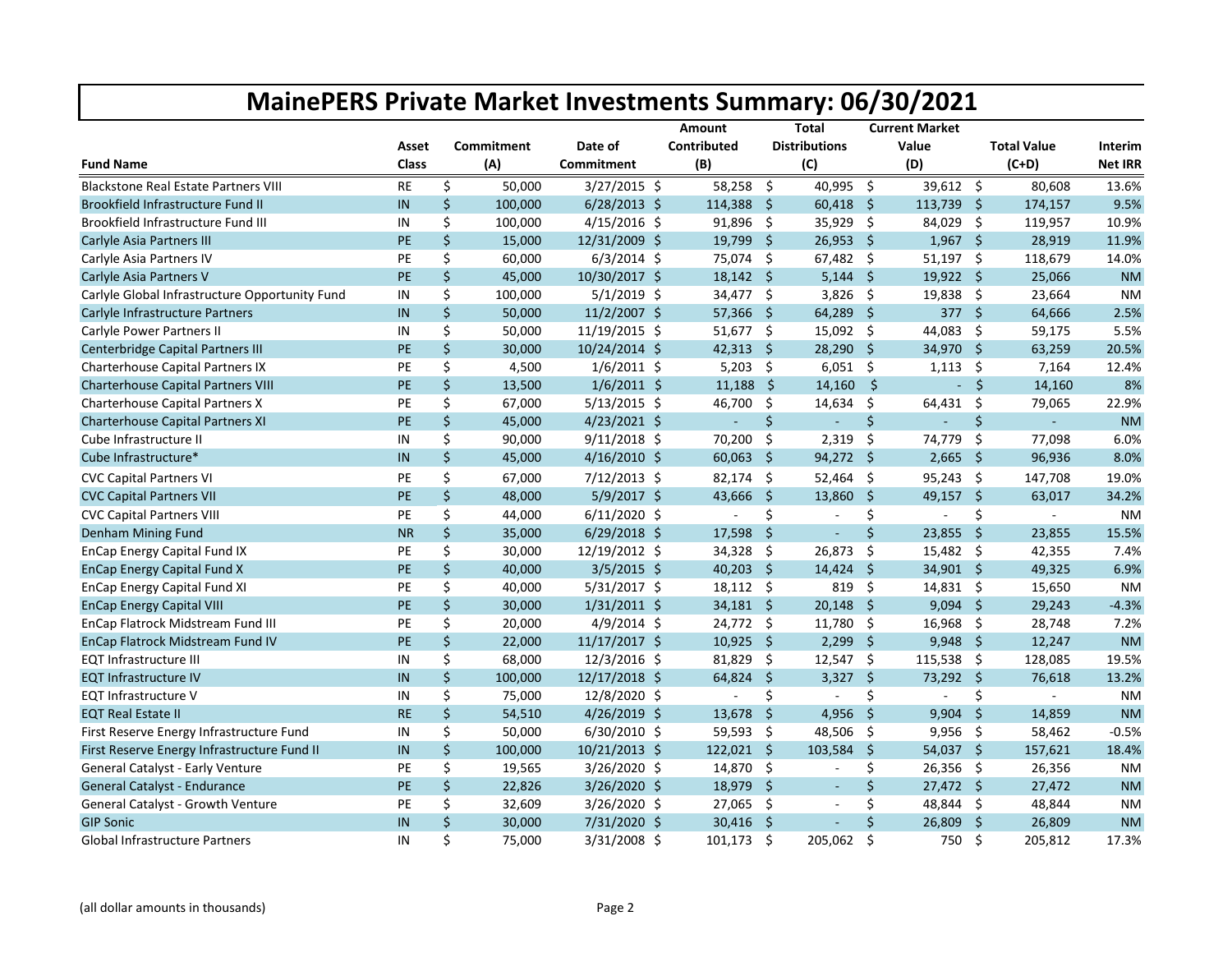|                                           |           |                   |                 | Amount                   |                     | Total                |                     | <b>Current Market</b>    |                     |                    |                |
|-------------------------------------------|-----------|-------------------|-----------------|--------------------------|---------------------|----------------------|---------------------|--------------------------|---------------------|--------------------|----------------|
|                                           | Asset     | <b>Commitment</b> | Date of         | Contributed              |                     | <b>Distributions</b> |                     | Value                    |                     | <b>Total Value</b> | Interim        |
| <b>Fund Name</b>                          | Class     | (A)               | Commitment      | (B)                      |                     | (C)                  |                     | (D)                      |                     | $(C+D)$            | <b>Net IRR</b> |
| <b>Global Infrastructure Partners II</b>  | IN        | \$<br>75,000      | 12/3/2011 \$    | $96,257$ \$              |                     | $82,556$ \$          |                     | 79,283 \$                |                     | 161,839            | 15.9%          |
| <b>Global Infrastructure Partners III</b> | IN        | \$<br>150,000     | $4/15/2016$ \$  | 154,640                  | - \$                | 49,559 \$            |                     | 136,793 \$               |                     | 186,351            | 7.4%           |
| Global Infrastructure Partners IV         | IN        | \$<br>150,000     | 12/21/2018 \$   | 21,939                   | -\$                 |                      | 0 <sup>5</sup>      | 15,644                   | -\$                 | 15,644             | <b>NM</b>      |
| Global Infrastructure Partners Spectrum   | AC        | \$<br>100,000     | $2/20/2019$ \$  | 28,589                   | -\$                 | $7,112$ \$           |                     | $23,023$ \$              |                     | 30,135             | 4.6%           |
| <b>GTCR Fund X</b>                        | PE        | \$<br>30,000      | $1/28/2011$ \$  | 31,500                   | - \$                | 60,806               | - \$                | 2,848                    | $\mathsf{S}$        | 63,654             | 21.3%          |
| <b>GTCR Fund XI</b>                       | PE        | \$<br>35,000      | 11/15/2013 \$   | 33,871 \$                |                     | 60,178               | $\ddot{\mathsf{s}}$ | 80,899 \$                |                     | 141,077            | 44.2%          |
| <b>GTCR Fund XII</b>                      | PE        | \$<br>50,000      | 9/29/2017 \$    | $36,629$ \$              |                     | 10,763               | - \$                | 48,897 \$                |                     | 59,659             | 36.4%          |
| <b>GTCR XIII</b>                          | PE        | \$<br>50,000      | 10/27/2020 \$   | $\overline{\phantom{a}}$ | \$                  |                      | \$                  | $1,043$ \$               |                     | 1,043              | <b>NM</b>      |
| H.I.G Middle Market LBO Fund II           | PE        | \$<br>40,000      | $2/7/2014$ \$   | 41,076                   | $\ddot{\mathsf{s}}$ | 35,300               | $\ddot{\mathsf{s}}$ | $34,162$ \$              |                     | 69,462             | 26.2%          |
| H.I.G. Bayside Loan Fund II               | PE        | \$<br>25,000      | 5/28/2010 \$    | $24,192$ \$              |                     | 29,196 \$            |                     | $2,047$ \$               |                     | 31,243             | 6.4%           |
| H.I.G. Bayside Loan Ops Fund III (Europe) | PE        | \$<br>30,000      | 7/27/2012 \$    | $25,312$ \$              |                     | 27,525               | $\ddot{\mathsf{s}}$ | $6,383$ \$               |                     | 33,908             | 8.2%           |
| H.I.G. Brazil & Latin America Partners    | PE        | \$<br>60,000      | $7/1/2015$ \$   | 46,816 \$                |                     | 4,674 \$             |                     | 79,577 \$                |                     | 84,252             | 27.2%          |
| H.I.G. Capital Partners V                 | PE        | \$<br>15,000      | $2/28/2013$ \$  | $15,807$ \$              |                     | $10,011$ \$          |                     | 20,003                   | Ŝ.                  | 30,014             | 23.9%          |
| H.I.G. Europe Capital Partners II         | PE        | \$<br>22,500      | $7/1/2013$ \$   | 22,890                   | -\$                 | 9,680                | - \$                | $23,396$ \$              |                     | 33,076             | 15.6%          |
| H.I.G. Growth Buyouts & Equity Fund II    | PE        | \$<br>17,500      | $6/30/2011$ \$  | $19,855$ \$              |                     | 12,986               | $\mathsf{S}$        | $32,777$ \$              |                     | 45,763             | 21.8%          |
| H.I.G. Growth Buyouts & Equity Fund III   | PE        | \$<br>35,000      | $9/13/2018$ \$  | $3,533$ \$               |                     | $\sim$               | \$                  | $2,904$ \$               |                     | 2,904              | <b>NM</b>      |
| H.I.G. Middle Market LBO Fund III         | PE        | \$<br>40,000      | 7/23/2019 \$    | 3,178                    | $\ddot{\mathsf{s}}$ | $\sim$               | \$                  | 2,990                    | $\ddot{\mathsf{S}}$ | 2,990              | <b>NM</b>      |
| H/2 Credit Partners                       | <b>RE</b> | \$<br>75,000      | $6/21/2011$ \$  | 75,000 \$                |                     | 112,177              | \$                  | $\sim$                   | \$                  | 112,177            | $-4.3%$        |
| Harrison Street Core Property Fund, L.P.  | <b>RE</b> | \$<br>75,000      | 4/30/2012 \$    | 93,583                   | -\$                 | 42,107               | $\mathsf{S}$        | 118,289                  | $\mathsf{\hat{S}}$  | 160,396            | 8.5%           |
| Hellman & Friedman Capital Partners IX    | PE        | \$<br>45,000      | 9/28/2018 \$    | 31,517 \$                |                     | 93                   | $\ddot{\mathsf{S}}$ | 39,798                   | -\$                 | 39,891             | 34.6%          |
| Hellman & Friedman Capital Partners VII   | PE        | \$<br>30,000      | $6/19/2009$ \$  | 41,855 \$                |                     | 93,025               | - \$                | $15,776$ \$              |                     | 108,801            | 25.1%          |
| Hellman & Friedman Capital Partners VIII  | PE        | \$<br>45,000      | $9/24/2014$ \$  | 46,503                   | -\$                 | $13,317$ \$          |                     | 77,286                   | \$                  | 90,603             | 25.4%          |
| Hellman & Friedman Capital Partners X     | PE        | \$<br>45,000      | $5/10/2021$ \$  | $\omega$                 | \$                  | $\equiv$             | $\mathsf{\dot{S}}$  | ä,                       | \$                  | ä,                 | <b>NM</b>      |
| High Street Real Estate Fund IV           | <b>RE</b> | \$<br>25,000      | 8/23/2013 \$    | 24,717                   | -\$                 | $34,157$ \$          |                     | $\blacksquare$           | \$                  | 34,157             | 14.7%          |
| High Street Real Estate Fund V            | <b>RE</b> | \$<br>25,000      | 7/24/2015 \$    | $24,861$ \$              |                     | 35,163               | \$                  | 535                      | $\mathsf{\hat{S}}$  | 35,698             | 13.0%          |
| High Street Real Estate Fund VI           | RE        | \$<br>25,000      | $3/22/2019$ \$  | 13,750                   | \$                  | $\omega$             | \$                  | $15,145$ \$              |                     | 15,145             | 12.2%          |
| <b>Homestead Capital Farmland II</b>      | <b>NR</b> | \$<br>50,000      | 8/8/2016 \$     | 52,356                   | - \$                | 7,762                | $\ddot{\mathsf{s}}$ | 47,559                   | $\mathsf{S}$        | 55,321             | 2.4%           |
| Homestead Capital Farmland III            | ΝR        | \$<br>30,000      | 10/26/2018 \$   | 10,062                   | - \$                | 1,757                | - \$                | 8,178                    | \$                  | 9,935              | <b>NM</b>      |
| IFM Infrastructure Fund                   | IN        | \$<br>100,000     | 12/20/2012 \$   | 144,550 \$               |                     | 208,040 \$           |                     | Ξ                        | $\zeta$             | 208,040            | 9.9%           |
| Inflexion Buyout Fund IV                  | PE        | \$<br>27,000      | 9/30/2014 \$    | 33,251 \$                |                     | 22,549               | $\ddot{\mathsf{s}}$ | 32,702                   | \$                  | 55,251             | 17.4%          |
| Inflexion Partnership Capital Fund I      | PE        | \$<br>17,000      | 9/30/2014 \$    | $21,051$ \$              |                     | $20,616$ \$          |                     | 15,656                   | $\frac{1}{2}$       | 36,272             | 21.7%          |
| Inflexion Supplemental Fund IV            | PE        | \$<br>10,000      | $5/31/2016$ \$  | 12,985                   | -\$                 | $9,403$ \$           |                     | $15,548$ \$              |                     | 24,951             | 27.4%          |
| <b>Invesco Real Estate Asia IV</b>        | <b>RE</b> | \$<br>30,000      | 3/25/2020 \$    | 3,290                    | -\$                 | 1,359                | $\mathsf{S}$        | $1,785$ \$               |                     | 3,144              | <b>NM</b>      |
| <b>Invesco US Income Fund</b>             | <b>RE</b> | \$<br>150,000     | $7/17/2014$ \$  | 161,086                  | -\$                 | 47,363               | $\ddot{\varsigma}$  | 212,278                  | \$                  | 259,641            | 10.4%          |
| <b>IPI Data Center Partners I</b>         | <b>RE</b> | \$<br>30,000      | 12/15/2017 \$   | 27,620                   | - \$                | $12,711$ \$          |                     | 26,836                   | Ŝ.                  | 39,547             | 20.8%          |
| <b>IPI Data Center Partners II</b>        | RE        | \$<br>25,000      | 12/20/2019 \$   | 2,389                    | -\$                 | $1,619$ \$           |                     | 183                      | \$                  | 1,801              | <b>NM</b>      |
| <b>JPMCB Strategic Property Fund</b>      | <b>RE</b> | \$<br>130,000     | $11/15/2005$ \$ | 186,941 \$               |                     | 297,519 \$           |                     | $\overline{\phantom{a}}$ | \$                  | 297,519            | 5.9%           |
| Kelso Investment Associates IX            | PE        | \$<br>60,000      | $11/5/2014$ \$  | 69,430 \$                |                     | 73,281 \$            |                     | 36,919 \$                |                     | 110,200            | 20.6%          |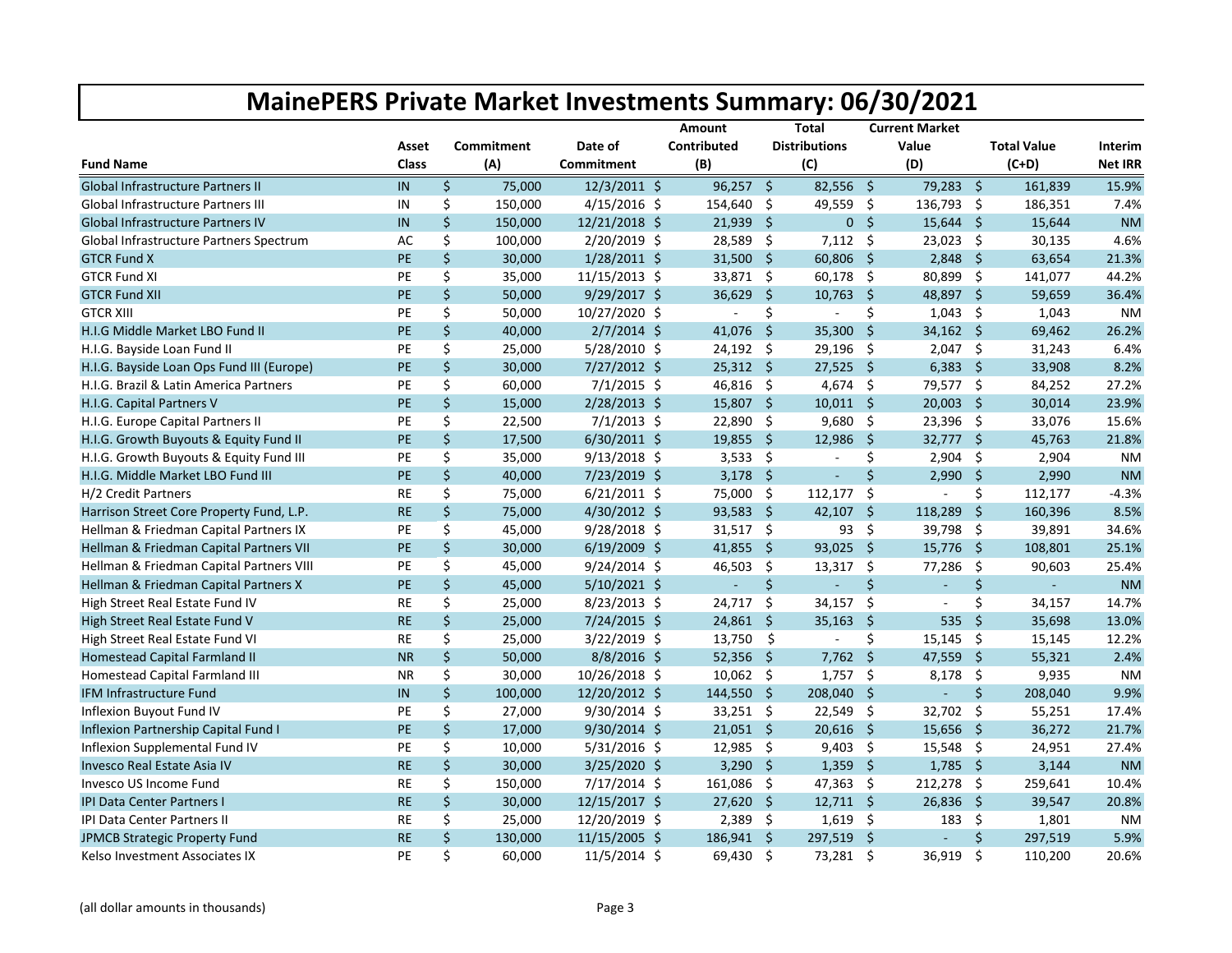|                                                |           |                   |                | Amount       |                     | <b>Total</b>         |                     | <b>Current Market</b> |                    |                    |                |
|------------------------------------------------|-----------|-------------------|----------------|--------------|---------------------|----------------------|---------------------|-----------------------|--------------------|--------------------|----------------|
|                                                | Asset     | <b>Commitment</b> | Date of        | Contributed  |                     | <b>Distributions</b> |                     | Value                 |                    | <b>Total Value</b> | Interim        |
| <b>Fund Name</b>                               | Class     | (A)               | Commitment     | (B)          |                     | (C)                  |                     | (D)                   |                    | $(C+D)$            | <b>Net IRR</b> |
| Kelso Investment Associates VIII               | <b>PE</b> | \$<br>3,000       | $1/6/2011$ \$  | $3,022$ \$   |                     | $3,773$ \$           |                     | $531 \quad $$         |                    | 4,304              | 7.9%           |
| Kelso Investment Associates X                  | PE        | \$<br>45,000      | $3/16/2018$ \$ | 30,751 \$    |                     | 2,095                | - \$                | 39,851 \$             |                    | 41,946             | 40.4%          |
| <b>KKR Americas XII</b>                        | PE        | \$<br>60,000      | $3/3/2016$ \$  | 47,476 \$    |                     | $5,674$ \$           |                     | 91,468                | Ŝ.                 | 97,142             | 41.9%          |
| <b>KKR Global Infrastructure Investors</b>     | IN        | \$<br>75,000      | 9/29/2010 \$   | 87,917 \$    |                     | 154,040 \$           |                     | $22 \div$             |                    | 154,061            | 13.1%          |
| <b>KKR Global Infrastructure Investors II</b>  | IN        | \$<br>150,000     | 10/24/2014 \$  | 179,897      | - \$                | 176,770              | $\mathsf{S}$        | 120,449               | $\zeta$            | 297,219            | 18.1%          |
| <b>KKR Global Infrastructure Investors III</b> | IN        | \$<br>100,000     | 3/29/2018 \$   | 49,833       | \$                  | 4,186                | \$                  | 47,580                | \$                 | 51,766             | <b>NM</b>      |
| <b>KKR North America XIII</b>                  | PE        | \$<br>40,000      | $6/25/2021$ \$ | $\Box$       | Ś.                  | $\omega$             | $\mathsf{S}$        | ä,                    | $\mathsf{\dot{S}}$ |                    | <b>NM</b>      |
| <b>KKR North American Fund XI</b>              | PE        | \$<br>60,000      | $2/7/2012$ \$  | 89,295       | -\$                 | 110,487              | -\$                 | $51,384$ \$           |                    | 161,870            | 19.0%          |
| <b>KKR Real Estate Partners Americas I</b>     | <b>RE</b> | \$<br>50,000      | 12/20/2013 \$  | 49,326       | - \$                | 57,556               | - \$                | 3,436                 | $\mathsf{S}$       | 60,991             | 11.2%          |
| <b>KKR Real Estate Partners Americas II</b>    | RE        | \$<br>50,000      | $6/2/2016$ \$  | 49,946 \$    |                     | 17,678               | - \$                | $42,131$ \$           |                    | 59,809             | 15.9%          |
| <b>KKR Real Estate Partners Europe I</b>       | <b>RE</b> | \$<br>50,000      | 12/2/2015 \$   | $46,321$ \$  |                     | 25,953               | \$                  | 32,493                | $\mathsf{S}$       | 58,446             | 10.5%          |
| <b>KKR Real Estate Partners Europe II</b>      | <b>RE</b> | \$<br>25,000      | 12/23/2019 \$  | $\mathbf{r}$ | \$                  | $\sim$               | \$                  | $\blacksquare$        | \$                 | $\sim$             | <b>NM</b>      |
| <b>KKR Special Situations Fund</b>             | <b>PE</b> | \$<br>60,000      | 12/19/2012 \$  | 118,946      | -\$                 | 92,985               | Ŝ.                  | 20,085                | $\zeta$            | 113,071            | $-1.9%$        |
| <b>KKR Special Situations Fund II</b>          | PE        | \$<br>60,000      | 12/19/2014 \$  | 97,320       | -\$                 | 59,180               | -\$                 | 48,379                | \$                 | 107,560            | 5.1%           |
| Meridiam Infrastructure (SCA)                  | IN        | \$<br>11,000      | 9/23/2015 \$   | $22,243$ \$  |                     | $8,143$ \$           |                     | 52,749 \$             |                    | 60,892             | 10.1%          |
| Meridiam Infrastructure Europe II (SCA)        | IN        | \$<br>22,500      | $9/23/2015$ \$ | $27,558$ \$  |                     | 11,177               | $\ddot{\mathsf{s}}$ | 42,383                | -\$                | 53,561             | 12.1%          |
| Meridiam Infrastructure Europe III SLP         | IN        | \$<br>95,000      | $4/27/2016$ \$ | 56,548       | -\$                 | $11,254$ \$          |                     | 39,579                | $\mathsf{S}$       | 50,833             | $-6.5%$        |
| Meridiam Infrastructure N.A. II                | IN        | \$<br>20,000      | 6/30/2015 \$   | $13,298$ \$  |                     | $2,890$ \$           |                     | 27,564 \$             |                    | 30,455             | 23.9%          |
| Meridiam Infrastructure N.A. II                | IN        | \$<br>75,000      | $9/28/2012$ \$ | 67,337       | -\$                 | 25,640               | - \$                | 107,842               | Ŝ.                 | 133,482            | 15.6%          |
| Meridiam Infrastructure N.A. III               | IN        | \$<br>50,000      | 7/12/2017 \$   | 6,137        | -\$                 | $\mathbf{1}$         | \$                  | 4,477                 | \$                 | 4,478              | <b>NM</b>      |
| Meridiam Sustainable Infrastructure Europe IV  | IN        | \$<br>90,000      | $4/16/2021$ \$ |              | \$                  | $\sim$               | $\mathsf{\dot{S}}$  | $\blacksquare$        | \$                 | $\omega$           | <b>NM</b>      |
| Mesa West Core Lending Fund                    | AC        | \$<br>100,000     | $6/18/2013$ \$ | 112,524      | - \$                | 46,967               | \$                  | 113,455               | \$                 | 160,422            | 6.6%           |
| <b>MINA II CIP</b>                             | IN        | \$<br>175         | $6/30/2015$ \$ | $121 \; \S$  |                     | 19                   | $\ddot{\mathsf{s}}$ | 9,879                 | Ŝ.                 | 9,898              | 146.6%         |
| Northbridge-Strategic Fund II*                 | <b>RE</b> | \$<br>30,000      | 2/8/2019 \$    | 30,000       | $\ddot{\mathsf{s}}$ | 506                  | \$                  | 32,758                | -\$                | 33,264             | 5.2%           |
| <b>Oaktree Opportunities VIII</b>              | <b>PE</b> | \$<br>30,000      | 12/9/2009 \$   | 30,000       | -\$                 | 43,547               | Ŝ.                  | 602                   | Ŝ.                 | 44,149             | 9.1%           |
| <b>ONCAP IV</b>                                | PE        | \$<br>15,000      | 11/8/2016 \$   | 10,938       | -\$                 | 2,725                | \$                  | 10,904 \$             |                    | 13,629             | 10.1%          |
| <b>Onex Partners III</b>                       | PE        | \$<br>10,000      | $1/6/2011$ \$  | $11,062$ \$  |                     | 15,956               | - \$                | $2,356$ \$            |                    | 18,312             | 13.2%          |
| <b>Onex Partners IV</b>                        | PE        | \$<br>60,000      | 11/22/2013 \$  | $62,455$ \$  |                     | 40,755               | - \$                | 43,218 \$             |                    | 83,972             | 8.3%           |
| <b>Onex Partners V</b>                         | <b>PE</b> | \$<br>45,000      | 7/11/2017 \$   | 19,800 \$    |                     | $1,881$ \$           |                     | $21,617$ \$           |                    | 23,498             | <b>NM</b>      |
| Orion Mine Finance Fund II                     | <b>NR</b> | \$<br>50,000      | $5/25/2016$ \$ | 99,849 \$    |                     | 65,280 \$            |                     | 56,570 \$             |                    | 121,850            | 12.5%          |
| <b>Owl Rock Capital Corporation</b>            | AC        | \$<br>100,000     | 3/10/2017 \$   | 100,000      | - \$                | $10,700$ \$          |                     | 106,048               | Ŝ.                 | 116,748            | 6.0%           |
| Owl Rock Capital Corporation III               | AC        | \$<br>100,000     | $6/19/2020$ \$ | $38,343$ \$  |                     | $854$ \$             |                     | $39,147$ \$           |                    | 40,002             | <b>NM</b>      |
| Paine & Partners Capital Fund IV               | PE        | \$<br>60,000      | 12/18/2014 \$  | $52,127$ \$  |                     | 29,019               | $\mathsf{S}$        | 41,709                | $\mathsf{S}$       | 70,728             | 9.3%           |
| Paine Schwartz Food Chain Fund V               | PE        | \$<br>45,000      | 8/3/2018 \$    | 14,438       | \$                  | $1,122$ \$           |                     | $14,117$ \$           |                    | 15,239             | <b>NM</b>      |
| <b>Pathlight Capital Fund II</b>               | <b>AC</b> | \$<br>75,000      | $4/22/2021$ \$ | $25,863$ \$  |                     | $6,883$ \$           |                     | 19,492 \$             |                    | 26,374             | <b>NM</b>      |
| Prima Mortgage Investment Trust, LLC           | <b>RE</b> | \$<br>75,000      | 7/29/2011 \$   | $97,110$ \$  |                     | 43,401 \$            |                     | 88,000                | - \$               | 131,401            | 4.2%           |
| <b>Principal Life US Property</b>              | <b>RE</b> | \$<br>60,000      | 5/20/2005 \$   | $60,000$ \$  |                     | 125,410 \$           |                     | $\sim$                | \$                 | 125,410            | 6.2%           |
| PRISA                                          | <b>RE</b> | \$<br>90,000      | 6/30/2005 \$   | 139,622 \$   |                     | 222,450 \$           |                     | $\sim$                | \$                 | 222,450            | 5.3%           |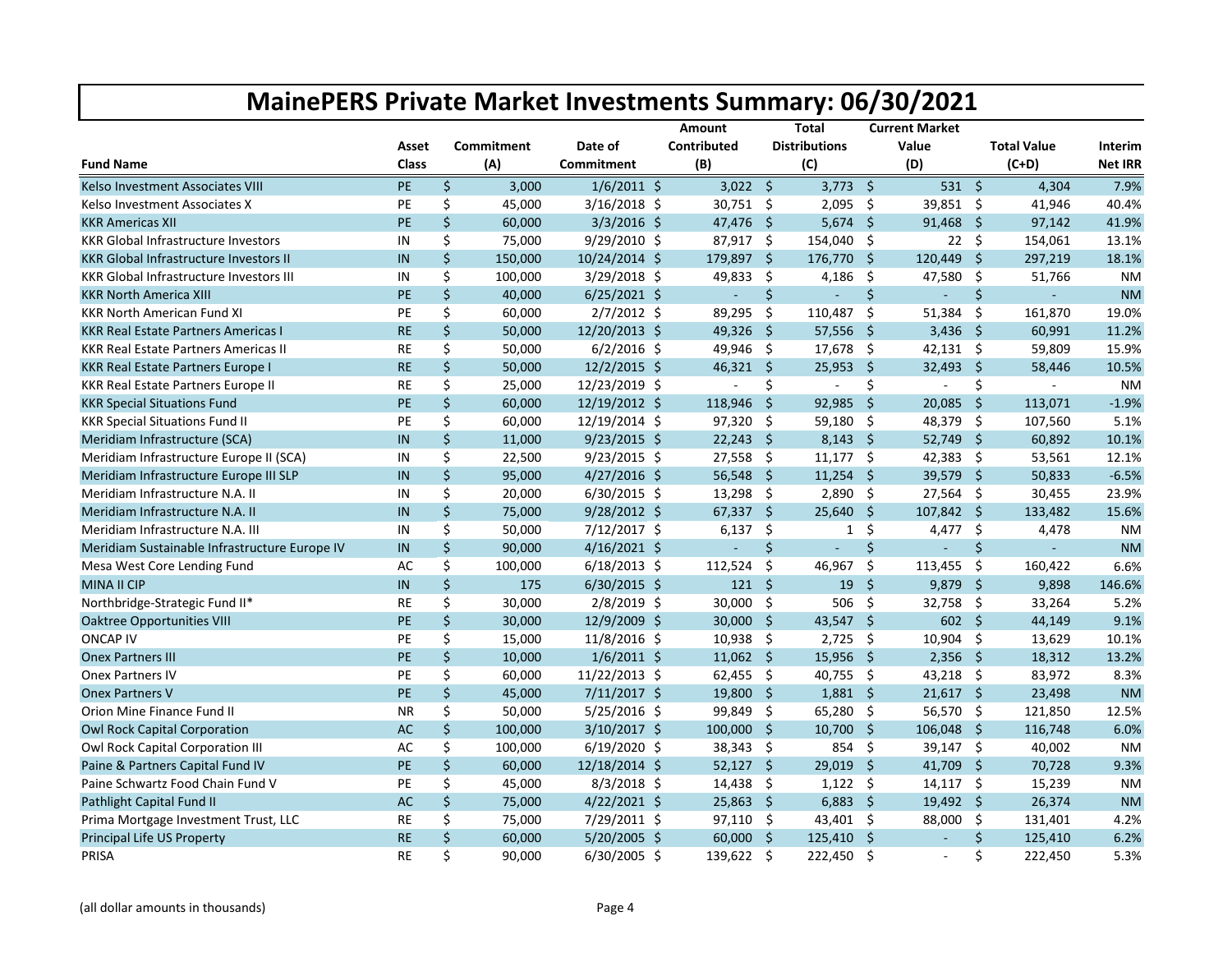|                                              |           |                   |                 | Amount      |      | <b>Total</b>         |                    | <b>Current Market</b> |              |                    |                |
|----------------------------------------------|-----------|-------------------|-----------------|-------------|------|----------------------|--------------------|-----------------------|--------------|--------------------|----------------|
|                                              | Asset     | <b>Commitment</b> | Date of         | Contributed |      | <b>Distributions</b> |                    | Value                 |              | <b>Total Value</b> | Interim        |
| <b>Fund Name</b>                             | Class     | (A)               | Commitment      | (B)         |      | (C)                  |                    | (D)                   |              | $(C+D)$            | <b>Net IRR</b> |
| Prudential Senior Housing Fund V             | <b>RE</b> | \$<br>50,000      | $3/17/2015$ \$  | $41,333$ \$ |      | $3,783$ \$           |                    | $51,090$ \$           |              | 54,873             | 8.5%           |
| <b>Rhone Partners V</b>                      | PE        | \$<br>56,000      | $3/12/2015$ \$  | $61,374$ \$ |      | $24,278$ \$          |                    | 77,287 \$             |              | 101,565            | 22.4%          |
| Riverside Capital Appreciation Fund VI       | PE        | \$<br>60,000      | $7/3/2013$ \$   | 59,948      | - \$ | 56,925               | - \$               | 33,468                | Ŝ.           | 90,392             | 11.8%          |
| Riverside Micro-Cap Fund III                 | PE        | \$<br>35,000      | 6/30/2014 \$    | 49,067 \$   |      | $64,011$ \$          |                    | 165,854 \$            |              | 229,864            | 39.0%          |
| Riverside Micro-Cap Fund IV                  | PE        | \$<br>60,000      | 10/23/2015 \$   | 55,659      | - \$ | $\blacksquare$       | \$                 | $103,331$ \$          |              | 103,331            | 18.8%          |
| Riverside Micro-Cap Fund IV-B                | PE        | \$<br>20,000      | 8/9/2019 \$     | $21,402$ \$ |      | 5,583                | \$                 | $25,150$ \$           |              | 30,733             | <b>NM</b>      |
| Riverside Micro-Cap Fund V                   | PE        | \$<br>40,000      | 8/21/2018 \$    | $19,777$ \$ |      | $\blacksquare$       | Ś.                 | $25,237$ \$           |              | 25,237             | <b>NM</b>      |
| Rubenstein Properties Fund III               | <b>RE</b> | \$<br>30,000      | 10/23/2015 \$   | 28,774 \$   |      | 627                  | $\zeta$            | 26,843 \$             |              | 27,470             | $-1.8%$        |
| Rubenstein Properties Fund IV                | <b>RE</b> | \$<br>25,000      | $4/16/2019$ \$  | ÷.          | \$   | $\sim$               | $\mathsf{\dot{S}}$ | $\omega$              | \$           | $\omega$           | <b>NM</b>      |
| <b>Shoreview Capital Partners III</b>        | PE        | \$<br>24,000      | 7/24/2013 \$    | 25,079      | -\$  | 13,309               | \$                 | 24,048 \$             |              | 37,358             | 13.1%          |
| <b>Shoreview Capital Partners IV</b>         | PE        | \$<br>30,000      | $6/3/2019$ \$   | $3,742$ \$  |      | 48                   | Ŝ.                 | 4,084                 | Ŝ.           | 4,132              | <b>NM</b>      |
| Silver Creek Aggregate Reserves Fund         | <b>NR</b> | \$<br>100,000     | 11/6/2018 \$    | 12,805      | -\$  | 1,093                | \$                 | $13,594$ \$           |              | 14,686             | <b>NM</b>      |
| <b>Silver Point Specialty Credit II</b>      | AC        | \$<br>50,000      | $1/31/2020$ \$  | $31,635$ \$ |      | 9,928                | - \$               | 24,245                | -\$          | 34,173             | <b>NM</b>      |
| Smart Markets Fund, L.P.                     | RE        | \$<br>150,000     | $6/17/2013$ \$  | 158,001 \$  |      | 50,143               | - \$               | 205,605 \$            |              | 255,748            | 8.6%           |
| Solar Capital Debt Fund                      | AC        | \$<br>50,000      | $6/26/2019$ \$  | 4,902 \$    |      | $12 \quad $$         |                    | $5,491$ \$            |              | 5,503              | <b>NM</b>      |
| Solar Capital Private Corporate Lending Fund | AC        | \$<br>50,000      | $6/26/2019$ \$  | $14,773$ \$ |      | 669                  | \$                 | 16,690 \$             |              | 17,360             | <b>NM</b>      |
| Sovereign Capital IV                         | <b>PE</b> | \$<br>46,500      | $7/7/2014$ \$   | 37,272 \$   |      | 16,423               | - \$               | 42,227 \$             |              | 58,649             | 15.7%          |
| Stonepeak Infrastructure Partners II         | IN        | \$<br>140,000     | 11/12/2015 \$   | 179,105 \$  |      | 119,083              | - \$               | 133,902 \$            |              | 252,984            | 14.7%          |
| Stonepeak Infrastructure Partners III        | IN        | \$<br>150,000     | $10/13/2017$ \$ | 117,666     | -\$  | 20,501               | $\mathsf{S}$       | 146,920               | Ŝ.           | 167,422            | 22.7%          |
| Stonepeak Infrastructure Partners IV         | IN        | \$<br>125,000     | 5/8/2020 \$     | $1,373$ \$  |      | 0                    | \$                 | 76 \$                 |              | 76                 | <b>NM</b>      |
| Summit Europe Growth Equity III              | PE        | \$<br>22,000      | 3/18/2020 \$    | $3,885$ \$  |      | ÷,                   | Ś.                 | $3,613$ \$            |              | 3,613              | <b>NM</b>      |
| Summit Growth Equity IX                      | PE        | \$<br>60,000      | 8/26/2015 \$    | 76,633      | -\$  | 35,599               | \$                 | 131,331 \$            |              | 166,931            | 45.8%          |
| <b>Summit Growth Equity VIII</b>             | <b>PE</b> | \$<br>25,000      | $5/27/2011$ \$  | $32,266$ \$ |      | 56,508               | - \$               | $17,303$ \$           |              | 73,811             | 27.5%          |
| Summit Growth Equity X                       | PE        | \$<br>60,000      | 2/26/2019 \$    | 35,781 \$   |      | 4,737 \$             |                    | 41,072 \$             |              | 45,810             | 63.7%          |
| <b>Summit Partners Credit II</b>             | <b>PE</b> | \$<br>60,000      | 10/25/2013 \$   | 89,682 \$   |      | 70,032               | Ŝ.                 | 32,322                | $\mathsf{S}$ | 102,354            | 5.9%           |
| Summit Venture Capital III                   | PE        | \$<br>13,150      | $5/27/2011$ \$  | 17,894      | -\$  | 32,379               | - \$               | $2,544$ \$            |              | 34,922             | 17.6%          |
| Summit Venture Capital IV                    | PE        | \$<br>40,000      | $8/26/2015$ \$  | 41,600      | -\$  | 33,631               | $\mathsf{S}$       | 56,498                | $\mathsf{S}$ | 90,129             | 49.1%          |
| Summit Venture Capital V                     | PE        | \$<br>45,000      | $6/16/2020$ \$  | 2,394       | - \$ | $\blacksquare$       | \$                 | $2,147$ \$            |              | 2,147              | <b>NM</b>      |
| <b>Taurus Mining Fund</b>                    | <b>NR</b> | \$<br>50,000      | $3/27/2015$ \$  | $41,459$ \$ |      | 34,627 \$            |                    | $12,763$ \$           |              | 47,390             | 6.0%           |
| <b>Taurus Mining Fund Annex</b>              | <b>NR</b> | \$<br>23,000      | 12/1/2016 \$    | 17,302 \$   |      | $16,843 \quad $$     |                    | $5,813$ \$            |              | 22,657             | 17.8%          |
| Taurus Mining Fund No. 2                     | <b>NR</b> | \$<br>75,000      | 4/18/2019 \$    | 43,434 \$   |      | 40,862 \$            |                    | $9,855$ \$            |              | 50,717             | 23.0%          |
| Teays River Integrated Agriculture           | <b>NR</b> | \$<br>200,000     | $7/1/2015$ \$   | 199,197 \$  |      | 28,770 \$            |                    | 328,326               | \$           | 357,096            | 10.8%          |
| <b>Technology Crossover Ventures IX</b>      | <b>PE</b> | \$<br>60,000      | 2/19/2016 \$    | 48,427      | - \$ | 23,105               | $\mathsf{S}$       | 108,805               | $\mathsf{S}$ | 131,909            | 41.7%          |
| <b>Technology Crossover Ventures VIII</b>    | PE        | \$<br>60,000      | $5/8/2013$ \$   | 52,305      | -\$  | 7,849                | \$                 | 136,477 \$            |              | 144,326            | 20.3%          |
| <b>Technology Crossover Ventures X</b>       | PE        | \$<br>45,000      | 8/31/2018 \$    | $31,718$ \$ |      | $\blacksquare$       | Ŝ.                 | 76,054                | Ŝ.           | 76,054             | 84.4%          |
| <b>Technology Crossover Ventures XI</b>      | PE        | \$<br>45,000      | 10/2/2020 \$    | $8,446$ \$  |      | $\sim$               | \$                 | $7,953$ \$            |              | 7,953              | <b>NM</b>      |
| <b>Technology Impact Fund</b>                | <b>PE</b> | \$<br>40,000      | 12/18/2017 \$   | 23,649 \$   |      | 10,887               | $\zeta$            | 68,507 \$             |              | 79,393             | 79.8%          |
| Technology Impact Fund II                    | PE        | \$<br>40,000      | $4/13/2021$ \$  | $3,252$ \$  |      |                      | \$                 | $3,156$ \$            |              | 3,156              | <b>NM</b>      |